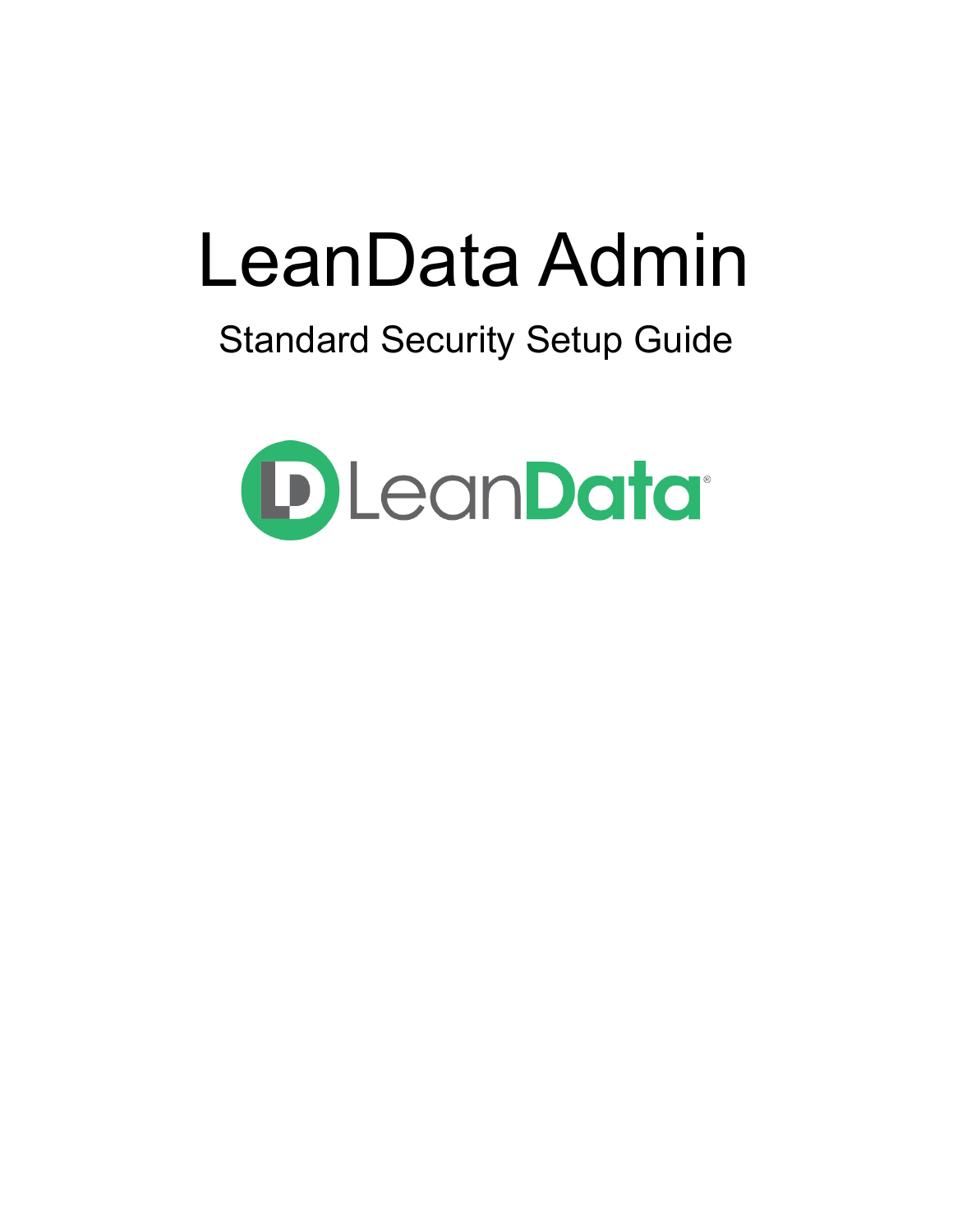

| <b>Overview</b>                                                                                   | $\mathbf{3}$ |
|---------------------------------------------------------------------------------------------------|--------------|
| <b>Definitions</b>                                                                                | 3            |
| <b>Setting up a LeanData Integration User</b><br>LeanData Integration User Salesforce Permissions | 3<br>3       |
| <b>Authorizing API Access for LeanData</b>                                                        | 5            |
| <b>LeanData Tab Visibility</b>                                                                    | 6            |
| <b>LeanData Permission Sets</b>                                                                   | 7            |
| <b>Granting Login Access for LeanData Support</b>                                                 | 10           |
| <b>LeanData Tab - Admin Features</b>                                                              | 11           |
| <b>FAQs</b>                                                                                       | 15           |
| <b>Best Practices</b>                                                                             | 16           |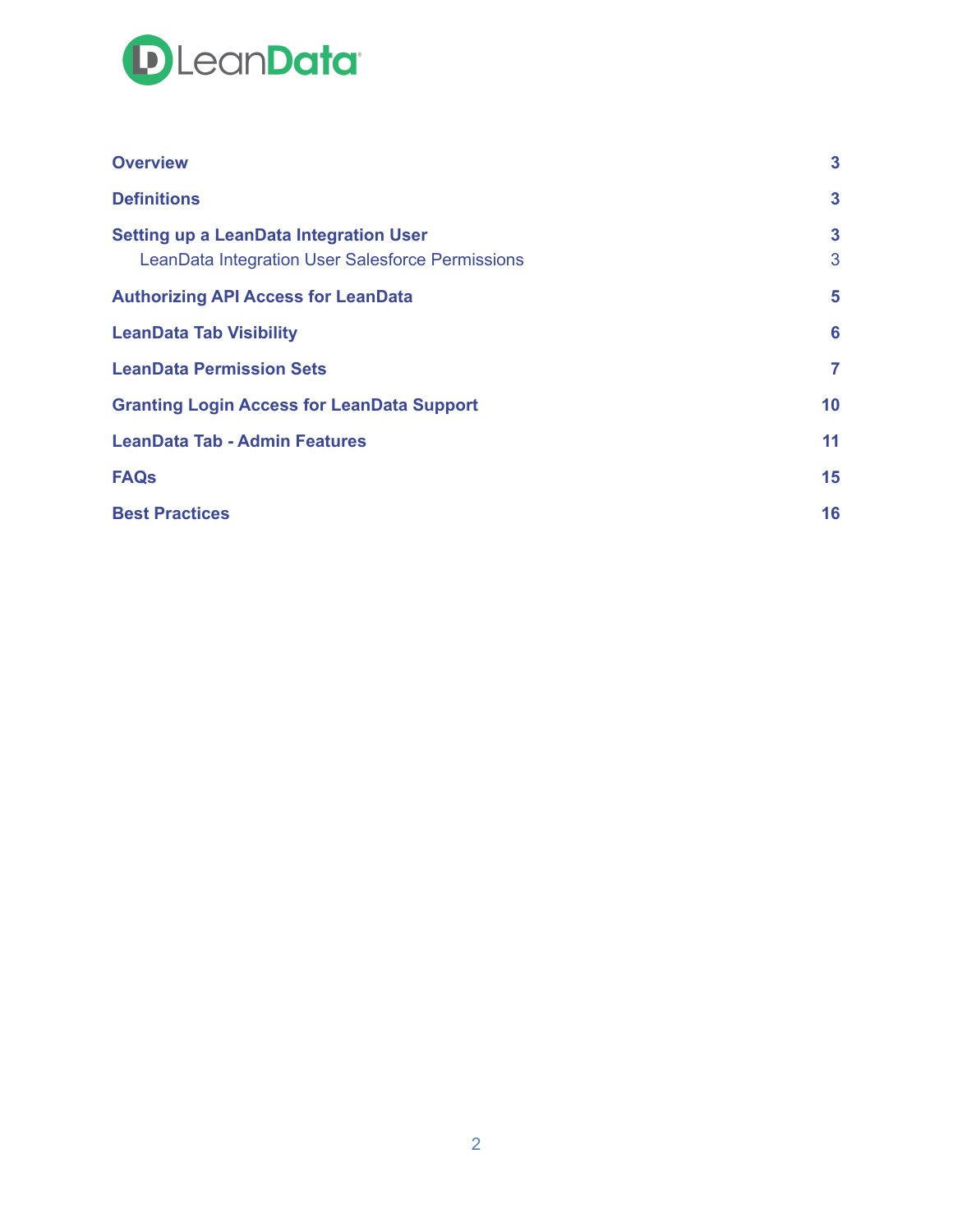

### <span id="page-2-0"></span>**Overview**

The following guide covers functionality available within the Admin section of the LeanData dashboard as well as other helpful topics which your organization's LeanData Admin should know. This document includes guidance on setting up an Integration User, kicking off and monitoring LeanData's scheduled job, ensuring that your users have the right permissions and visibility and granting access to LeanData Support, should the need arise.

### <span id="page-2-1"></span>**Definitions**

General definitions of various terms used.

- **● LeanData Admin**
	- The individual who will be administering LeanData. Commonly your organization's Salesforce Admin or another user who will be taking charge of your organization's LeanData setup.
- **● Integration User**
	- The Salesforce user account which LeanData will operate under. All of LeanData's actions will be logged under this user.

### <span id="page-2-2"></span>Setting up a LeanData Integration User

For your LeanData launch, your organization will need decide which Salesforce user will serve as the Integration User for LeanData. Because all of LeanData's actions will get logged under this user, it's best to create a unique Salesforce user specifically for this purpose. This way you will know what actions were performed by LeanData vs. other automation or users, which makes troubleshooting a lot easier. If a creating a separate LeanData Integration User is not possible, you can designate an existing user as long as they have the right Salesforce permissions.

### <span id="page-2-3"></span>LeanData Integration User Salesforce Permissions

Ideally, the profile used is System Admin or another profile which has Modify All permission. If that is not possible, then the following are the minimal set of permissions needed (green is recommended, red is required)

#### **Administrative Permissions**

- API Enabled
	- Ensures that your LeanData team has the ability to sync LeanData-related settings to your org and has visibility for troubleshooting.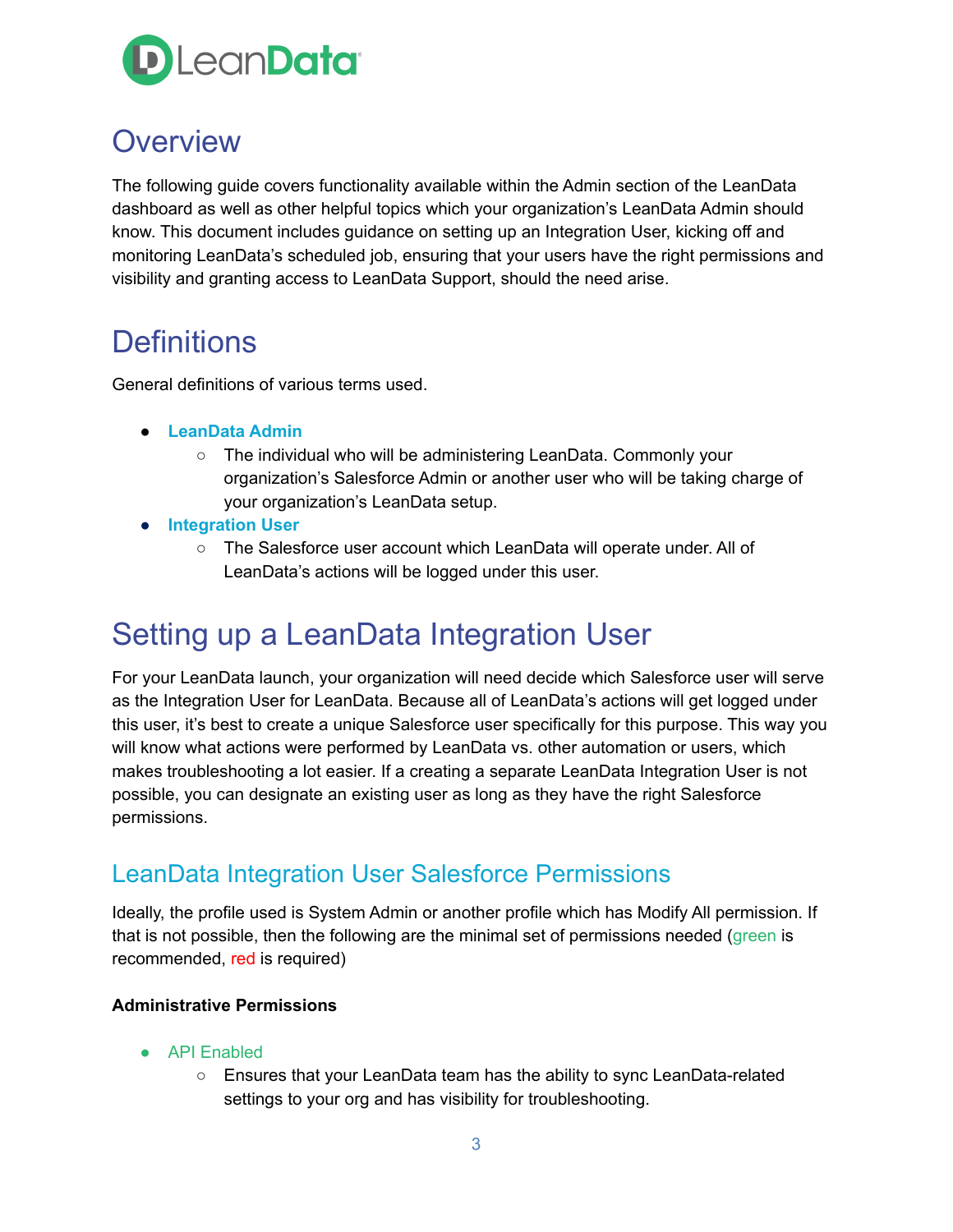

- Assign Permission Sets
	- Required to assign LeanData permissions to Users
- **Manage Custom Permissions** 
	- Custom permissions let you define access checks that can be assigned to Users via permission sets or profiles. Allows for more robust troubleshooting for LeanData regarding other custom processes & apps that may require custom permissions.
- Manage Custom Report Types
	- Allows customizing, editing, and deleting custom reports.
- **Manage Package Licenses** 
	- You can assign each license to a user within your organization
- Manage Users (nice to have)
	- Needed to have LeanData as an option for remote access.
- View All Data (nice to have for debugging purposes, if needed)
	- Managing all data in an organization; for example, data cleansing, deduplication, mass deletion, mass transferring, and managing record approvals. Nice to have for debugging purposes, if needed.
- Accounts (read, create, edit, view all)
	- Needed to access this object (read, create, edit, and delete Account records).
- Leads (read, edit, delete, view all)
	- Needed to access this object (read, create, edit, and delete Lead records).
- Contacts (read, create, edit, view all)
	- Needed to access this object (read, create, edit, and delete Contact records).
- Opportunities (read, create, edit, view all)
	- Needed to access this object (read, create, edit, and delete Opportunity records).
- Task (read, create, edit, view all)
	- Needed to access this object (read, create, edit, and delete Task records).
- View All Users
	- Needed to be able to reference & view a list of users for our various User dropdown menus (record assignments, configurations, etc.)
- Customize Application (nice to have for debugging purposes, if needed)
	- Enables certain native SFDC capabilities. Nice to have for debugging purposes.
- View Setup and Configuration
	- Can view setup pages (object details, page layouts, etc.) & monitor setup changes. Allows for more robust troubleshooting.

#### **General User Permissions**

- Convert Leads
	- Needed to be able to convert leads in LeanData Routing
- Create and Customize Reports
	- Allows for Creating Native SFDC reports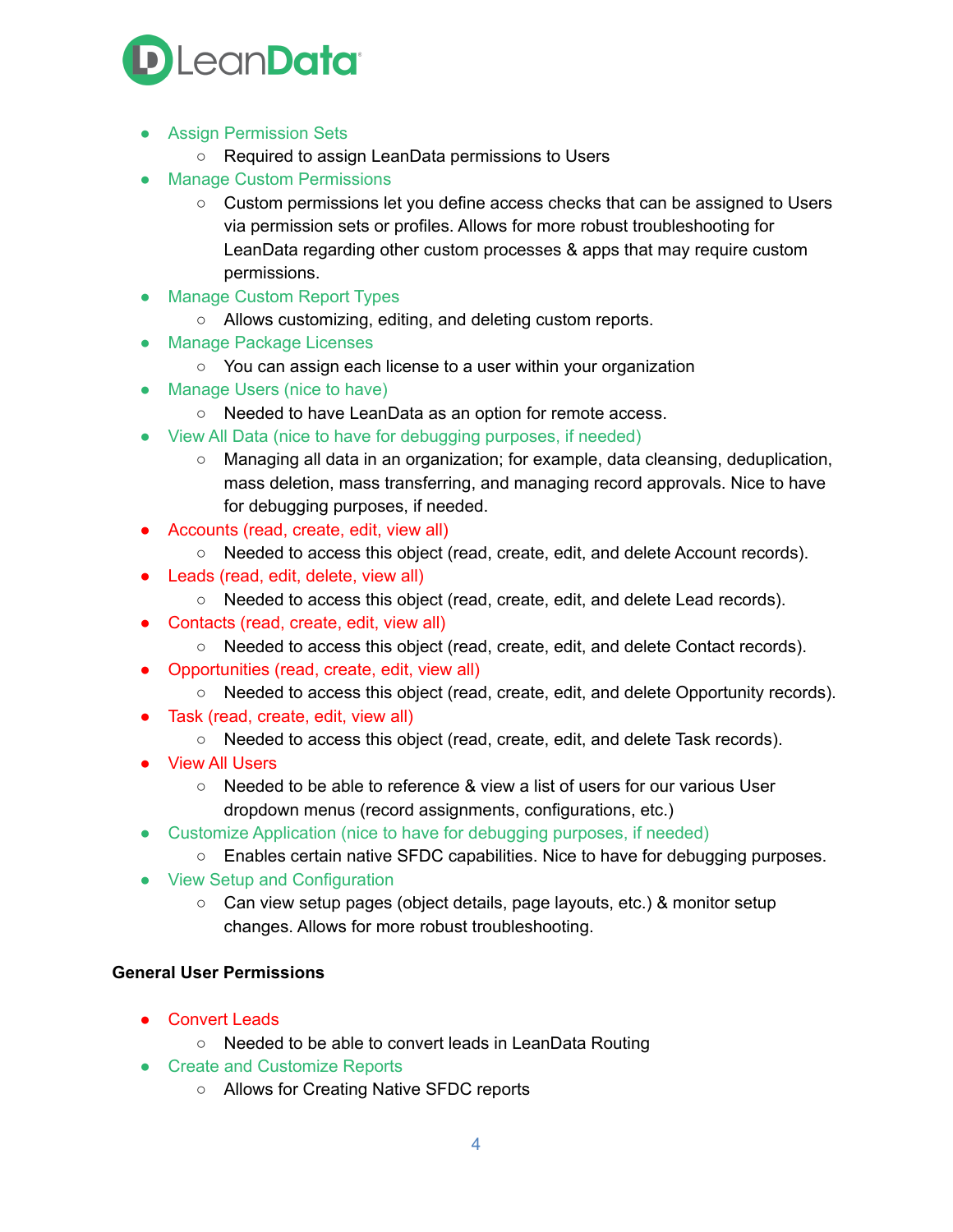

- **Manage Leads** 
	- $\circ$  Required in order to change/update lead ownership & lead field values.
- **Report Builder** 
	- Enables Salesforce's drag and drop report creation interface.
- Run Reports
	- Basic permission to run reports and receive the full report data.

#### **LeanData Permission Sets**

- LeanData Custom Objects Full Access
	- See LeanData [Permission](#page-6-0) Sets below for more details
- LeanData Marketing Touch Permission Set (if you're using Attribution)
	- See LeanData [Permission](#page-6-0) Sets below for more details

### <span id="page-4-0"></span>Authorizing API Access for LeanData

If you are planning on operating with a Standard LeanData Security configuration, you must authorize a Token. Authorizing a token is quick and easy, and ensures that your LeanData team has the ability to sync LeanData-related settings to your org and has visibility for troubleshooting.

#### **To Authorize a Token**

- 1. Log fully out of Salesforce
- 2. Log in as the Integration User you've designated for LeanData
- 3. Go to your Salesforce Tabs and search for LeanData
- 4. Once in the tab, you will see an "Authorize Salesforce Token" button on the home screen (If you don't see "Authorize Salesforce Token", click on "Show Authorization")



5. Click to Authorize the token and follow the prompts to do so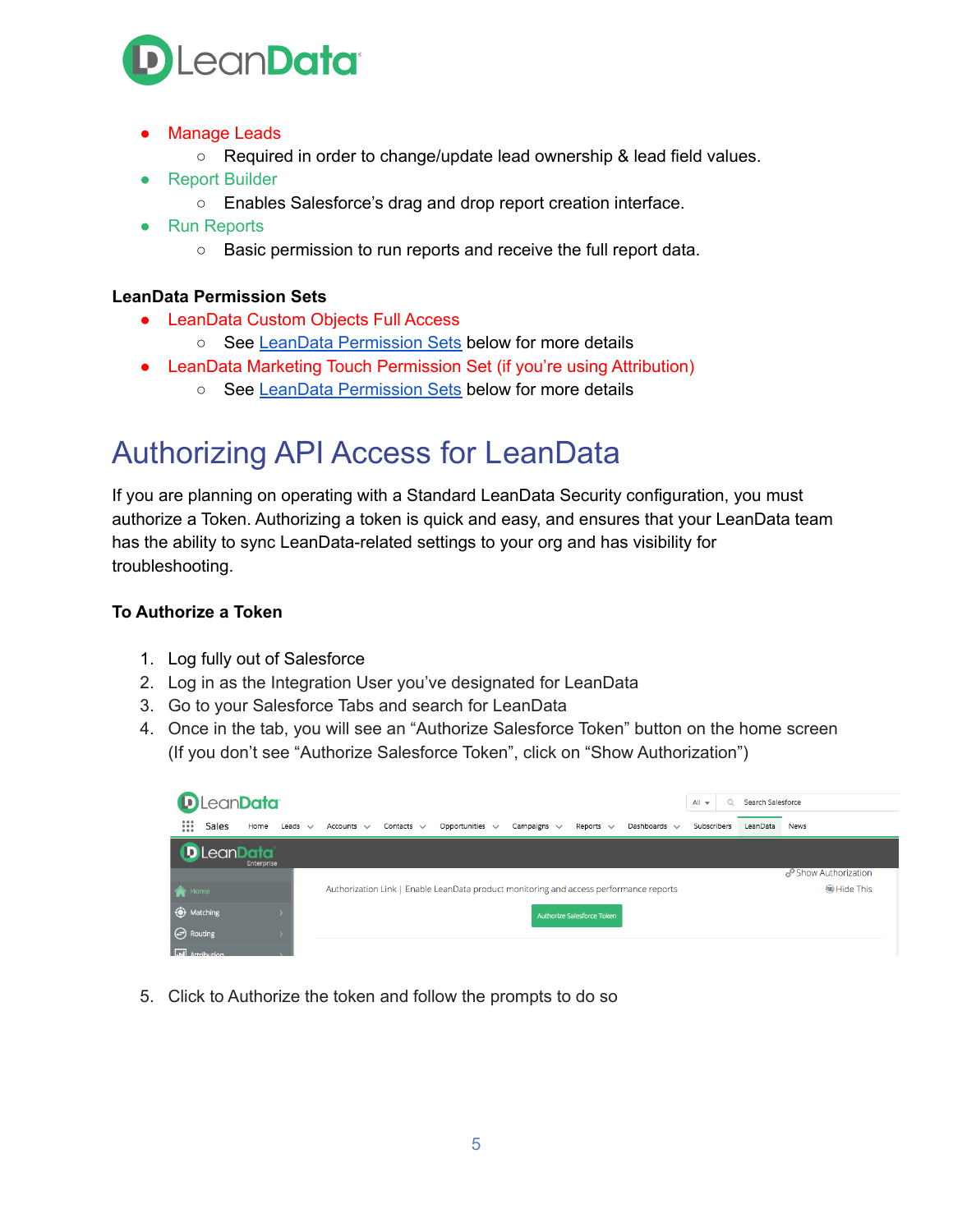

# <span id="page-5-0"></span>LeanData Tab Visibility

The majority of LeanData's functionality can be accessed from a Salesforce tab called "LeanData." Granting visibility to this tab on a Profile level is an important step which should be done for any Profiles that you would need to have visibility of the LeanData tools at their disposal. Similarly, if there are any users who you do not want to have visibility of the LeanData tab, you can limit this on the Profile level. Visibility should be given upon your LeanData launch and should also be added on for new Profiles, if they need LeanData access.

#### **To Grant LeanData Tab Visibility**

1. In Setup, click into Users, then into Profiles



- 3. Click on the Profile you would like to give LeanData Tab visibility
- 4. In the Find Settings search box, type in LeanData
- 5. When search results come up, click on LeanData under the Object Settings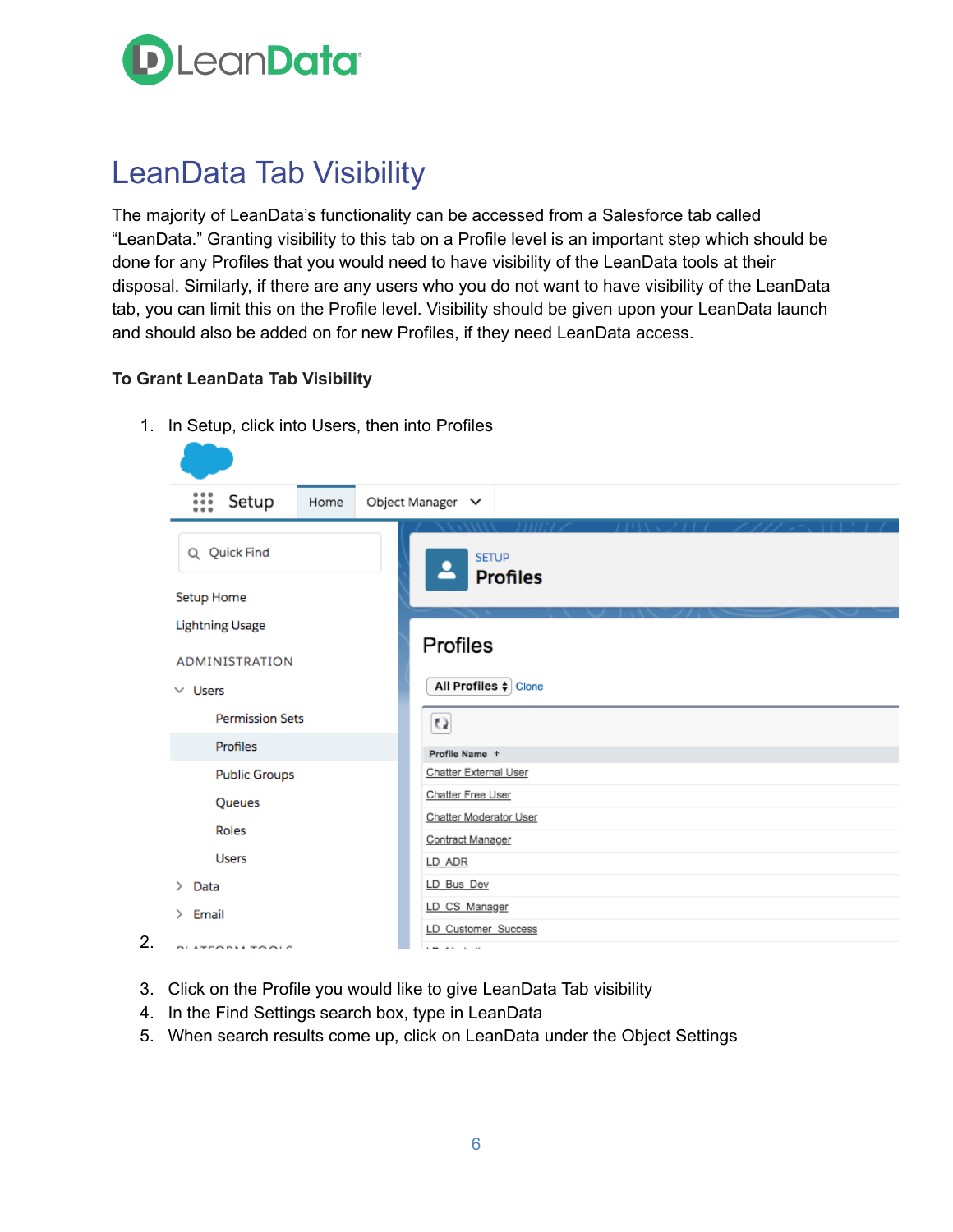



6. Click Edit and switch the tab setting to "Default On", the Save



### <span id="page-6-0"></span>LeanData Permission Sets

Custom LeanData permission sets need to be assigned in order for users to be able to view, access and modify settings in LeanData. These should be given upon your LeanData launch and should also be added on for new users, if they need LeanData access.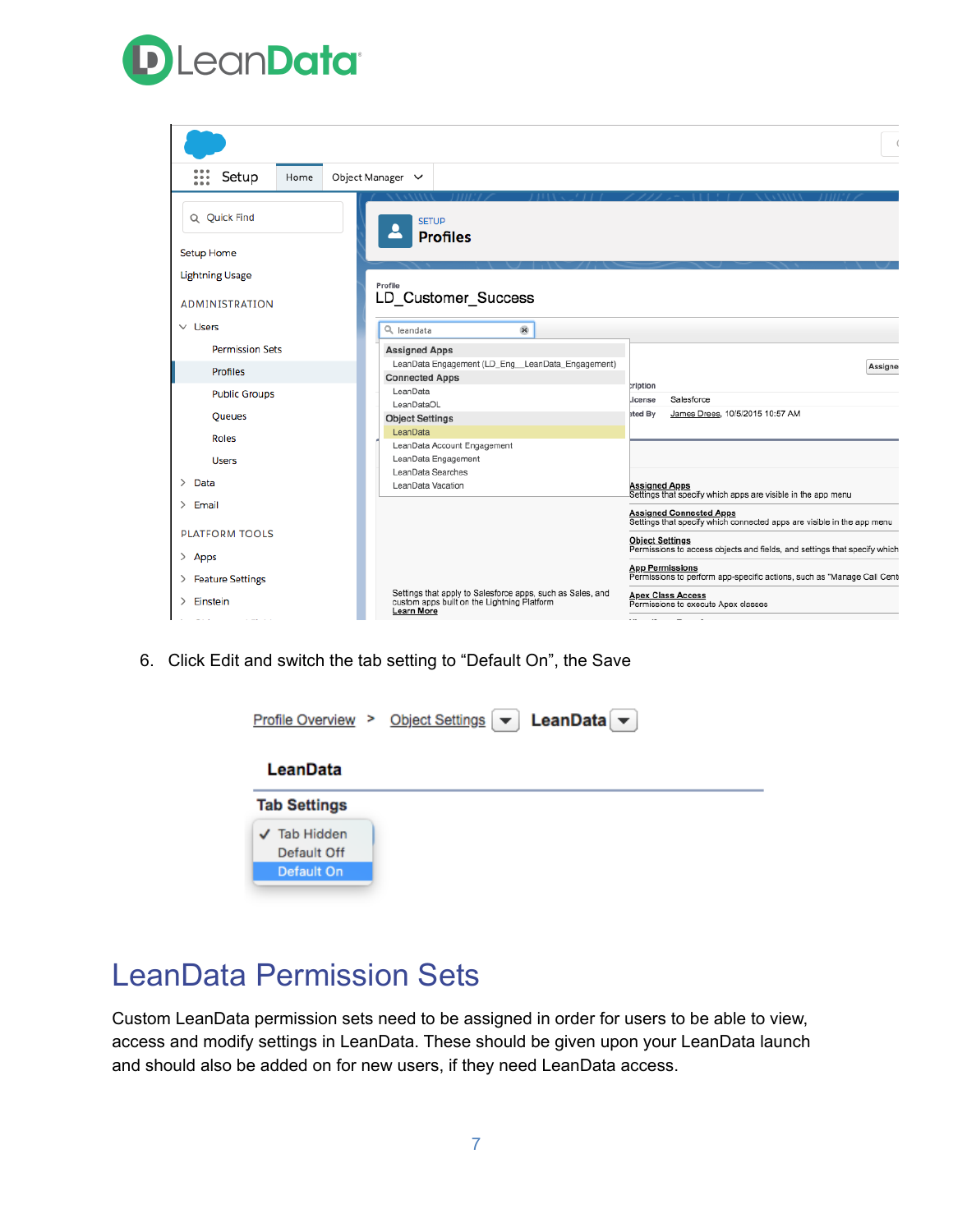

#### **LeanData Dashboard Access**

- A restrictive permission set that limits a User to only viewing select pages on the LeanData Dashboard. This is ideal for Users requiring minimal involvement.
- Unless they have additional permissions, Users who have this permission set will only be able to access some basic troubleshooting tools in Leandata such as Tagging Preview and Audit Logs.
- Users with this permission set who are also in a Round Robin Pool will only be able to access their own User, to view their schedule or modify their own Vacation settings.
- Users who have this permission set and are also listed as a Pool Manager for one or more Round Robin pools will additionally be able to access the pools they manage, add and remove Users from those pools, or set the schedules for Users in those pools.

#### **LeanData Read Only with Routing Insights**

- This permission set will give intermediate access to summary level information. In addition to Tagging Preview and Audit Logs, Users with this permission set will also gain access to List Analyzer and Deployment History & Routing Insights. This is ideal for providing management high level information without providing ability to configure the operation of LeanData.
- Users with this permission set who are also in a Round Robin Pool will be able to access the features mentioned above, but will only be able to access their own User under the People section of the Dashboard. They may also view their own schedule or modify their own Vacation settings.
- Users who have this permission set and are also listed as a Pool Manager for one or more Round Robin pools will be able access the pools they manage, add and remove Users from those pools, or set the schedules for Users in those pools.

#### **LeanData Custom Objects Full Access**

- This permission set will give full administrative access to all purchased components of LeanData. This includes all troubleshooting tools as well as the ability to access, edit, and Deploy Flowbuilder Graphs. This is ideal for those who need to update and configure the operation of LeanData.
- Users with this permission set will be able to access all Users, their schedules, and their vacations, and modify all Round Robin pools, regardless of whether they are listed as a Pool Manager.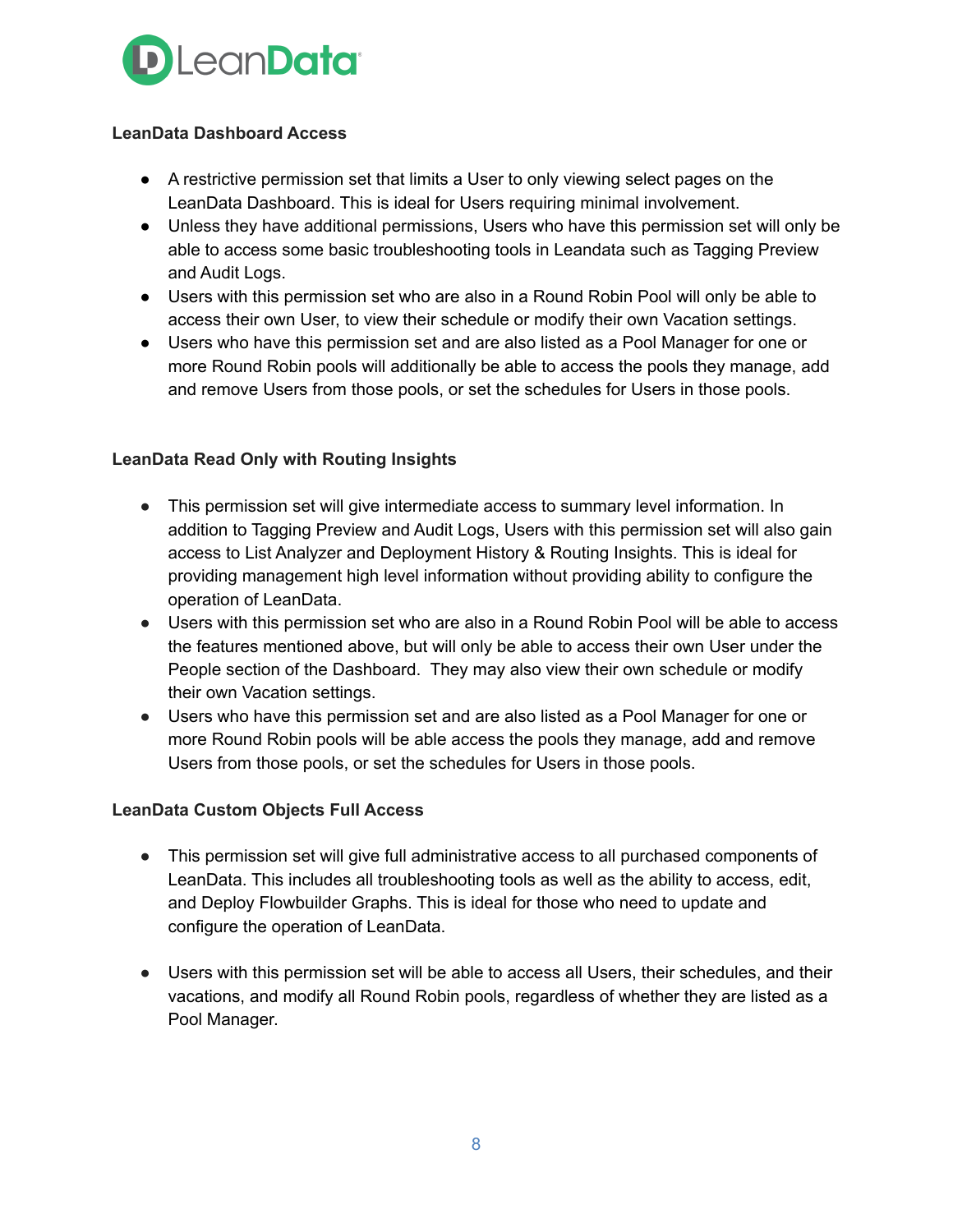

#### **D** LeanData

| Home                                        | <b>Manage Permissions</b>                                                             |                                                                                                                                                                                                                                                                                                                                                                                   |  |
|---------------------------------------------|---------------------------------------------------------------------------------------|-----------------------------------------------------------------------------------------------------------------------------------------------------------------------------------------------------------------------------------------------------------------------------------------------------------------------------------------------------------------------------------|--|
| <b>O</b> Matching                           | <b>Assign Permission Sets</b>                                                         |                                                                                                                                                                                                                                                                                                                                                                                   |  |
| (F) Routing<br><b>III</b> Attribution ADDED | <b>Save Permission Set Assignments</b><br><b>Clear All Permission Set Assignments</b> |                                                                                                                                                                                                                                                                                                                                                                                   |  |
| $\boxed{1}$ View                            | Email customersuccess@leandatainc.com with any questions or to get help.              | Assign the Permission Set "LeanData Custom Objects Read-Write" to the Profiles associated with the page layouts where you've placed the LeanData View. Click "Save Permission Set<br>Assignments when you are done. If you prefer, assign the Permission Set to all Profiles so the LeanData View automatically becomes visible to users once it is placed on additional layouts. |  |
| <b>CE</b> Admin                             | <b>Profile Name</b>                                                                   | <b>Permission Set</b>                                                                                                                                                                                                                                                                                                                                                             |  |
| <b>Settings</b>                             | <b>System Administrator</b>                                                           | LeanData Custom Objects Read-Write<br>$\checkmark$                                                                                                                                                                                                                                                                                                                                |  |
| <b>Permissions</b><br><b>Routing Usage</b>  | <b>Solution Manager</b>                                                               | LeanData Custom Object Read Only<br>$\checkmark$                                                                                                                                                                                                                                                                                                                                  |  |
| <sup>2</sup> Help                           | <b>Read Only</b>                                                                      | LeanData Custom Object Read Only<br>$\checkmark$                                                                                                                                                                                                                                                                                                                                  |  |
|                                             | <b>Custom: Sales Profile</b>                                                          | LeanData Custom Object Read Only<br>$\checkmark$                                                                                                                                                                                                                                                                                                                                  |  |
|                                             | <b>Custom: Marketing Profile</b>                                                      | LeanData Custom Objects Read-Write<br>$\checkmark$                                                                                                                                                                                                                                                                                                                                |  |
|                                             | <b>Custom: Support Profile</b>                                                        | LeanData Custom Object Read Only<br>$\checkmark$                                                                                                                                                                                                                                                                                                                                  |  |
|                                             | <b>Marketing User</b>                                                                 | LeanData Custom Objects Read-Write<br>$\checkmark$                                                                                                                                                                                                                                                                                                                                |  |
|                                             | <b>Contract Manager</b>                                                               | LeanData Custom Object Read Only<br>$\checkmark$                                                                                                                                                                                                                                                                                                                                  |  |
|                                             | Standard Liser                                                                        | LoanData Custom Object Road Only<br>$\sim$                                                                                                                                                                                                                                                                                                                                        |  |

#### **Deprecated Permission Sets**

You may also see several deprecated LeanData permission sets: LeanData Custom Objects Read-Only and LeanData Custom Objects Read-Write. If you are using these deprecated permission sets, they will continue to operate as they have been operating. No functionality has been removed from them, but we have added more granular functionality to the newer permission sets outlined above and encourage our Users to use the updated versions instead.

#### **LeanData Marketing Touch Permission Set**

- Gives visibility to all LeanData Attribution features
- Allows editing of Leandata Attribution settings
- Does not come with LeanData package download, needs to be created. To create this permission set and assign it to users:
	- 1. Go into the LeanData Tab, then Attribution, the General Settings
	- 2. You will see "Add Marketing Touch Permission Set". Click on this:



 $(+)$  Add Marketing Touch Permission Set

3. Once you've clicked, this will change to: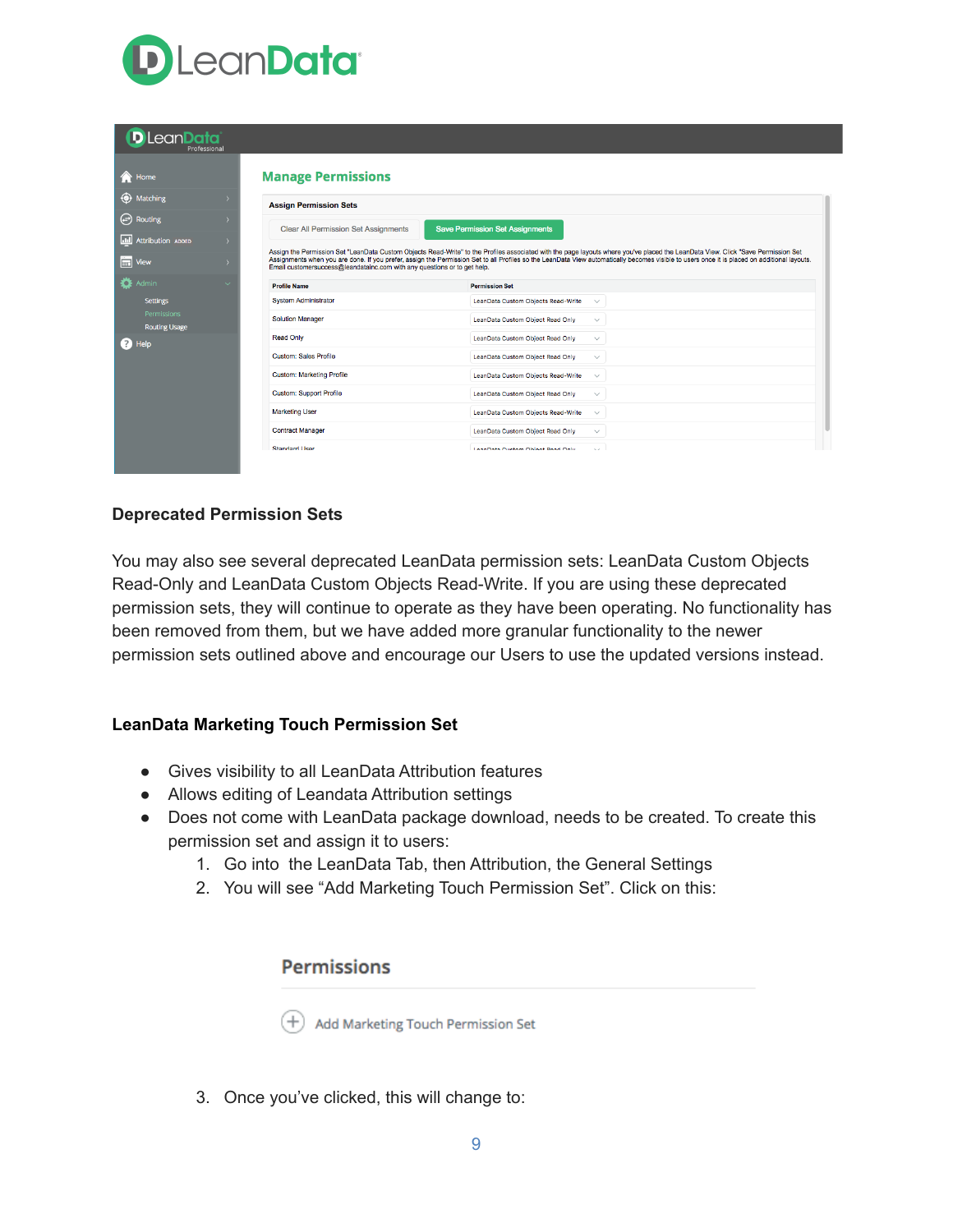

#### **Permissions**

0 Edit LeanData Marketing Touch Permission Set Assignments

4. Click this Edit link to add the Marketing Touch Permission set to the relevant users

# <span id="page-9-0"></span>Granting Login Access for LeanData Support

You may occasionally find yourself having difficulty troubleshooting a LeanData-related issue. When this happens, you can grant temporary login access to Leandata Support to help investigate. Since LeanData is a Salesforce app, this is done the same way that you grant access to Salesforce Support.

#### **Steps to Provide Login Access (Lightning)**

1. Click on your avatar in the top right-hand side of the screen and choose "Settings"

|               | $\begin{picture}(10,10) \put(0,0){\line(1,0){10}} \put(10,0){\line(1,0){10}} \put(10,0){\line(1,0){10}} \put(10,0){\line(1,0){10}} \put(10,0){\line(1,0){10}} \put(10,0){\line(1,0){10}} \put(10,0){\line(1,0){10}} \put(10,0){\line(1,0){10}} \put(10,0){\line(1,0){10}} \put(10,0){\line(1,0){10}} \put(10,0){\line(1,0){10}} \put(10,0){\line(1$ |
|---------------|-----------------------------------------------------------------------------------------------------------------------------------------------------------------------------------------------------------------------------------------------------------------------------------------------------------------------------------------------------|
| , , , , , . , | Sofia Stalteri<br>$\mathbf{C}(\mathbf{0})$<br>leandata.my.salesforce.com<br>Settings Log Out                                                                                                                                                                                                                                                        |
|               | Quick Find                                                                                                                                                                                                                                                                                                                                          |
|               | <b>USERNAMES</b>                                                                                                                                                                                                                                                                                                                                    |

- 2. Click on Grant Account Login Access
- 3. Set the access expiration date for LeanData Support
- 4. Click Save

| .<br>$\sim$<br>.             |                       |                                                                                |
|------------------------------|-----------------------|--------------------------------------------------------------------------------|
| <b>Grant Access To</b>       |                       | <b>Access Duration</b>                                                         |
| Your Company's Administrator |                       | --No Access--                                                                  |
| Salesforce.com Support       |                       | --No Access--                                                                  |
| LeanData, Inc. Support       |                       | $\checkmark$ --No Access--                                                     |
|                              |                       | 1 Day (exp. 10/27/2018)<br>3 Days (exp. 10/29/2018)<br>1 Week (exp. 11/2/2018) |
|                              | Cancel<br><b>Save</b> | 1 Month (exp. 11/26/2018)                                                      |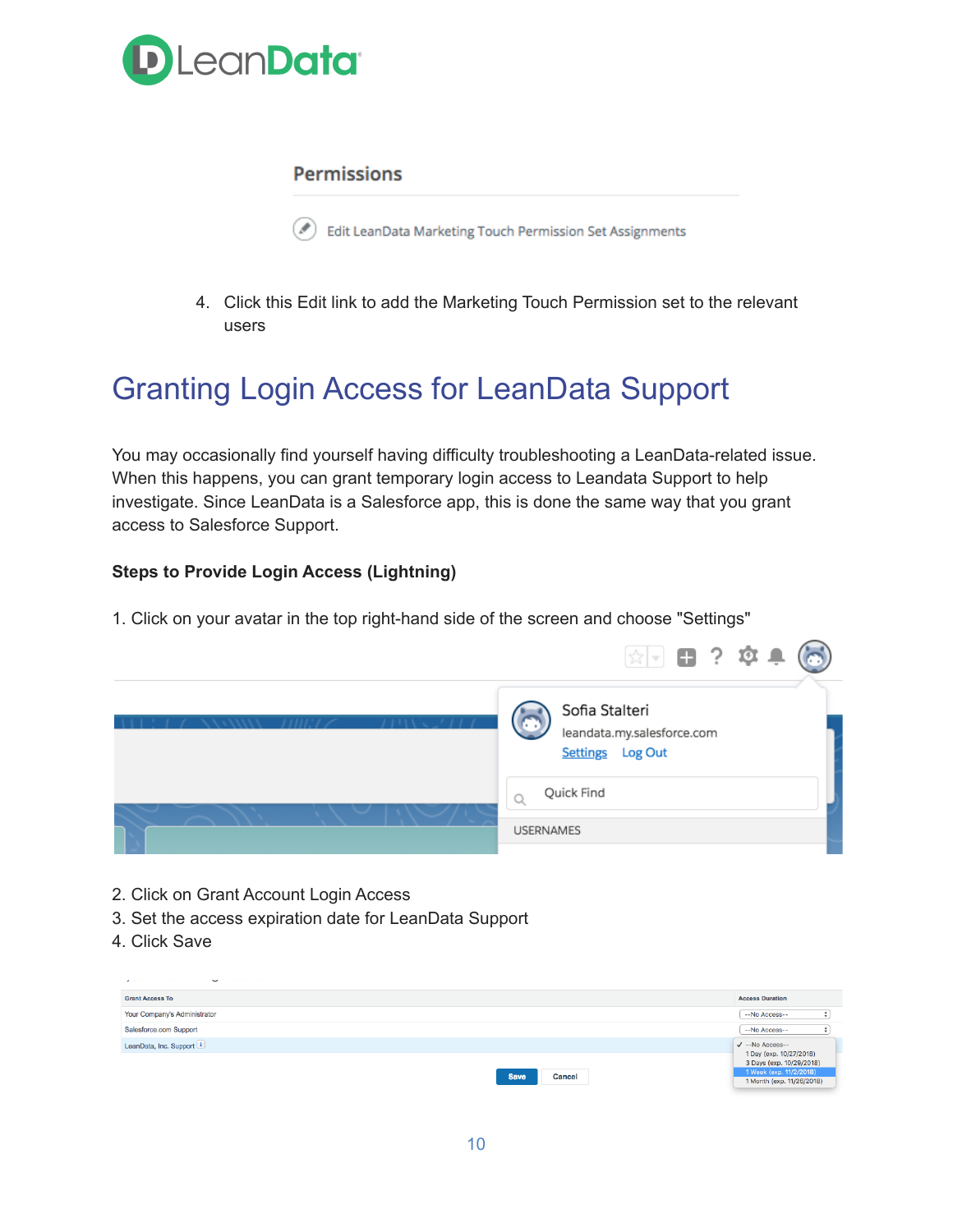

#### **Steps to Provide Login Access (Classic)**

- 1. Go to Your Name
- 2. Go to Setup
- 3. Go to My Personal Information
- 4. Grant Login Access

5. Give access to the external app provider (LeanData) and specify number of days. In this case, it would be LeanData Support. (Screenshot below shows Salesforce.)

# <span id="page-10-0"></span>LeanData Tab - Admin Features

You will have several features at your disposal within the LeanData tab to help admin LeanData. To access these, please go into the LeanData tab and click on Admin. Under Admin, you will see a few sections: My Account, Settings, Partner Apps, Permissions and Routing Usage. We will cover Settings, Permissions, and Routing Usage here.

### **Settings**

The Settings section has key features when it comes to deploying LeanData in a new environment



#### **Restart LeanData Scheduler**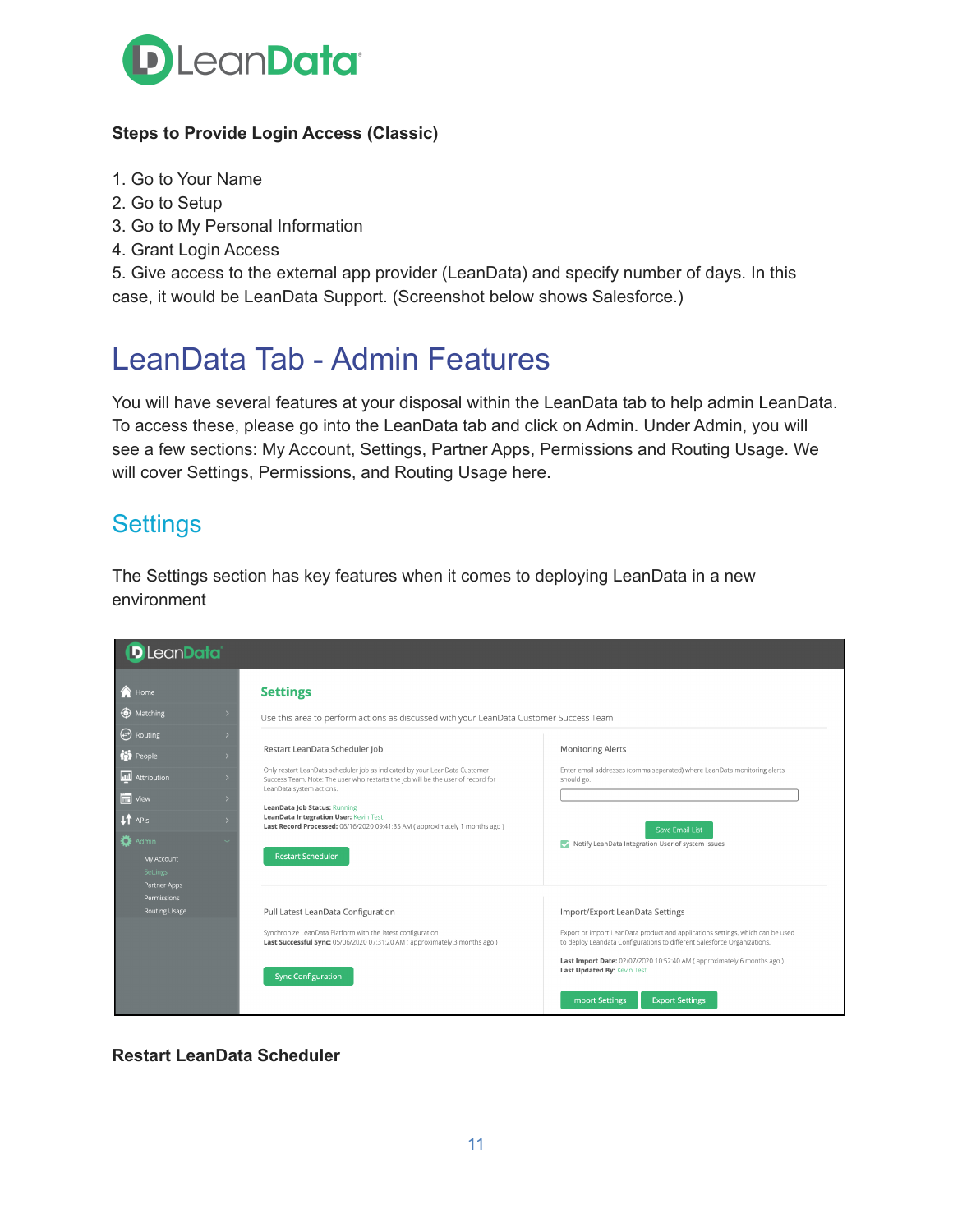

Starts the LeanData Scheduler job, which is responsible for firing off the ContinuousCleanBatch, an Apex Batch job that queries to find the inserts and updates waiting to be processed for Routing and Matching. Turning on the LeanData Scheduler ensures that LeanData Matching and routing is "On" continuously.

The Scheduler should be kicked off when you are ready to deploy LeanData in a new Salesforce instance. Prior to deploying the Scheduler, it's important to ensure that your LeanData settings and flows are all finalized and in place. The Scheduler should be deployed by the Integration User to ensure that all LeanData activity gets logged under that user. The LeanData Scheduler Job can be started by hitting "Restart Scheduler". Once the Scheduler is kicked off, the LeanData Job Status should change to "Running" (commonly the Status will start as "Running - Delayed" due to other processing happening in your system, then change to "Running" once that backlog is cleared)

#### **Monitoring Alerts**

Allows you to designate who in your organization should receive monitoring alerts regarding LeanData operations. By default, the integration user will receive these alerts if the box is checked. Additionally, you can add the email addresses for anyone whom you would like to receive alerts in the entry box

#### **Pull Latest LeanData Configuration**

Synchronizes your LeanData settings with the latest configuration that's in place in LeanData's back-end system. Without this feature being used, settings sync automatically on an hourly basis, or can be synced over on-demand by your LeanData CSM. Use of this feature should not be frequent and your LeanData point of contact will be able to let you know if you need to use this feature.

#### **Import/Export LeanData Settings**

To move LeanData into a new Salesforce org, you will first need to download the LeanData app, authorize a Token (please see instructions above) and contact your LeanData point of contact to enable your products in the new instance.

Once the above steps have been completed in your new org, the Import/Export feature allows you to move certain parts of your LeanData setup from one Salesforce Org to the new org. A common example would be moving your Round Robin Groups from Sandbox over to Production.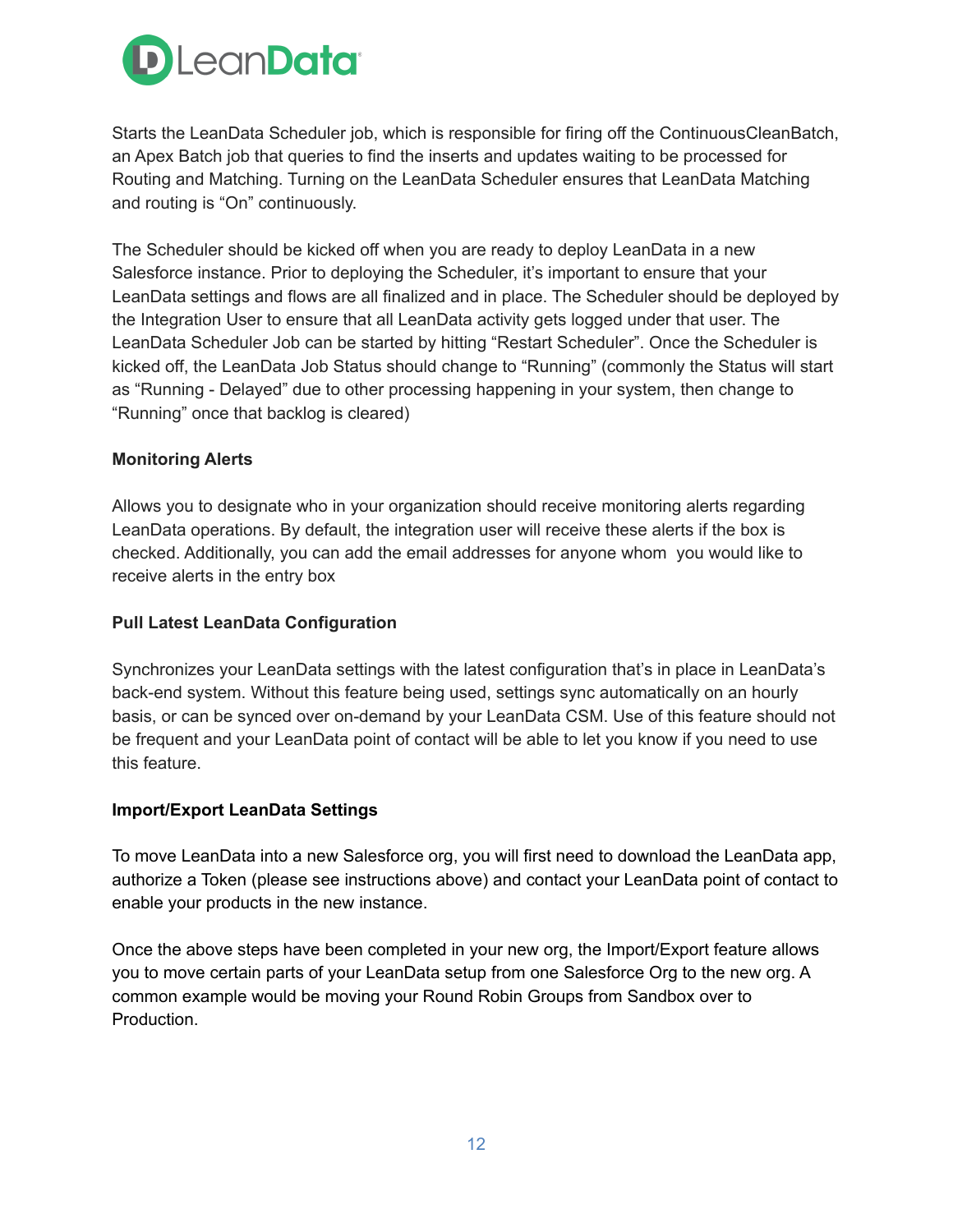

\*Please note that in order to move items which reference specific fields or owners, you will only be able to do so if the destination org has the same users and fields, as identified by User ID and API name.

#### **To Export Settings:**

- 1. Go to The LeanData Tab in the org with your desired settings
- 2. Click on Admin
- 3. Click on Settings
- 4. Under Import/Export LeanData Settings, click on Export
- 5. On the next screen, select the items you'd like to Export and click Export
- 6. A file will be generated, save this in a location you can later access.

| m | Home                                                                                                   |               | <b>Export LeanData Product Settings</b>                                                                                                                                          |                                                                                                                           |                                                          |
|---|--------------------------------------------------------------------------------------------------------|---------------|----------------------------------------------------------------------------------------------------------------------------------------------------------------------------------|---------------------------------------------------------------------------------------------------------------------------|----------------------------------------------------------|
|   | <b>E</b> Matching                                                                                      | $\rightarrow$ | Select LeanData settings file and desired settings you would like to export out of this Salesforce org                                                                           |                                                                                                                           |                                                          |
|   | <b>B</b> Routing                                                                                       | $\rightarrow$ | Uncheck All                                                                                                                                                                      |                                                                                                                           |                                                          |
|   | <b>III</b> Attribution                                                                                 | $\rightarrow$ | Matching                                                                                                                                                                         | <b>Lead Routing</b>                                                                                                       | <b>Contact Routing</b>                                   |
|   | $\boxed{=}$ View<br>Admin<br><b>Settings</b><br>Permissions<br><b>Routing Usage</b><br>$\bigcirc$ Help | $\rightarrow$ | Matching Tie-Breakers<br>Mapped Account Fields<br>Preserve Manual Updates<br>$\mathcal{L}$                                                                                       | Round Robin<br>Merge Duplicates<br>Owner Mappings<br>✓<br>Account Team Management<br>$\checkmark$<br>New Account Creation | Round Robin<br>Owner Mappings<br>Account Team Management |
|   |                                                                                                        |               | View<br>$\overline{\mathcal{L}}$<br>General<br>Lead Layout<br>Contact Layout<br>Account Layout<br><b>Related Leads Settings</b><br><b>Mass Convert Settings</b><br>$\mathcal{L}$ | <b>Export</b><br>Cancel                                                                                                   |                                                          |

#### **To Import Settings:**

- 1. Go to The LeanData Tab in the destination org
- 2. Click on Admin
- 3. Click on Settings
- 4. Under Import/Export LeanData Settings, click on Import
- 5. Select the previously saved file

#### **To Import Your LeanData Flow:**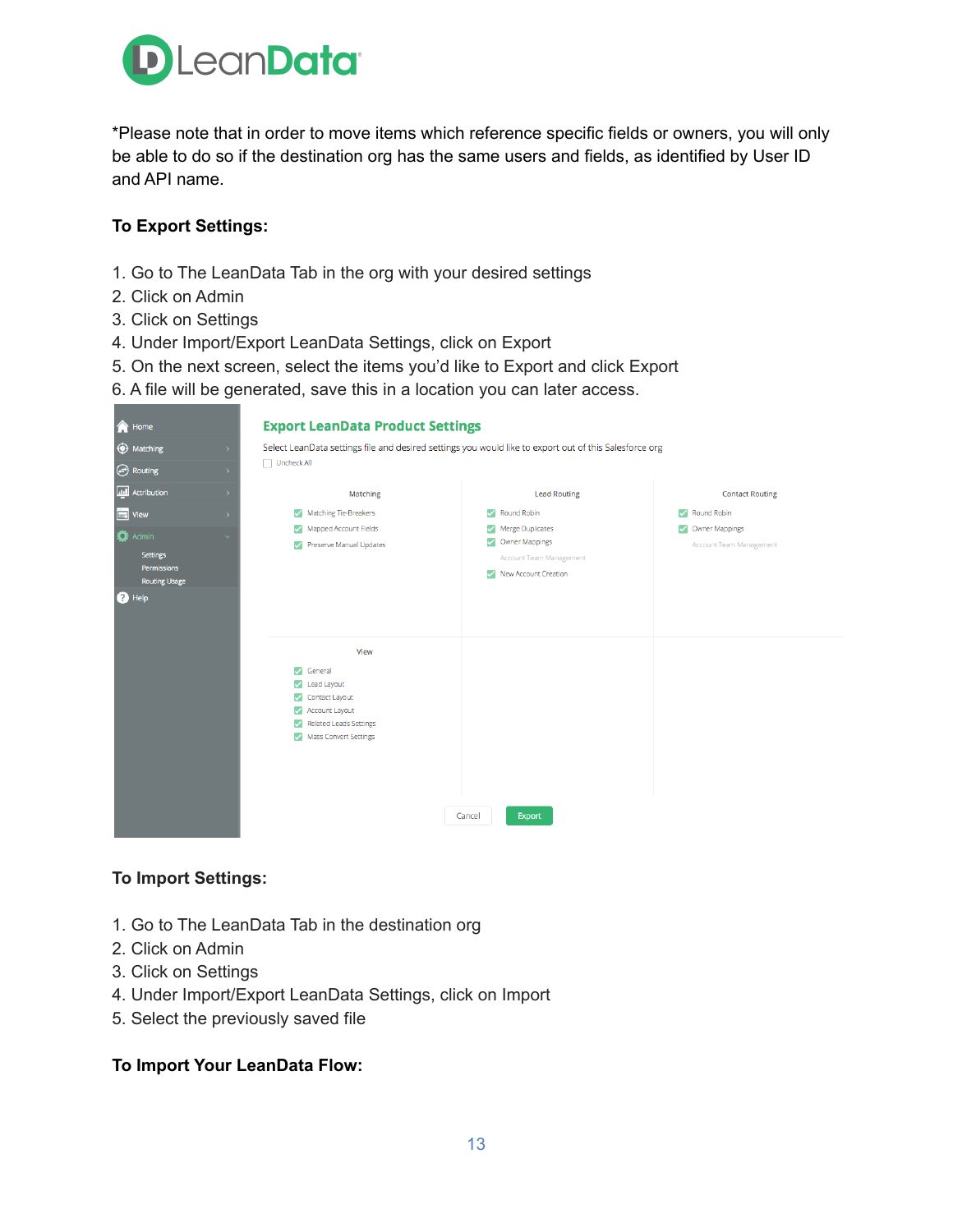

In order to full deploy in a new org, you will also need to import your Routing flows. To do so, go to Routing, then select the object for the router you'd like to move (Leads, Accounts, etc). Next go to FlowBuilder. In FlowBuilder section, single-click on the flow you'd like to export and hit the

icon to download the flow. In the destination org, go to the desired FlowBuilder section and click on "Import Flow" in the top right of the screen. Upload the saved file to import your flow.

Once Settings and Flows are correctly moved over to the destination org. You can deploy your

flow by single-clicking on it and hitting the  $\bigcirc$  icon to deploy. As a last step, to turn on continuous Routing and Matching in the new org, you can follow the instructions in the "Restart LeanData Scheduler" section of this document.

#### **Check User Permissions**

This feature allows you to check your LeanData integration user permission level and is mainly used for troubleshooting. Use of this feature should not be frequent and your LeanData point of contact will be able to let you know if you need to use this.

### **Permissions**

This section allows you to grant custom LeanData permission sets to users at the Profile level. These LeanData permission sets need to be assigned in order for users to be able to view, access and modify settings in LeanData. These should be given upon your LeanData launch and should also be added on for new users if they need LeanData access.

#### **LeanData Custom Object Read Only**

- Gives visibility to certain LeanData features, such as the LeanData View, Tagging Finder and Audit Logs within the LeanData Tab
- Cannot edit LeanData settings
- Cannot customize View columns
- Targeted to non-admin users who need visibility to LeanData (AEs, SDRs, etc)
- Comes standard with the LeanData package download. To assign this permission set to users:
	- 1. Go into the LeanData tab, then go to Admin, then Permissions
	- 2. Here, you can assign the LeanData Custom Object Read Only and Read Write permission sets by user Profile (screenshot below)

#### **LeanData Custom Object Read Write or LeanData Custom Objects Full Access**

● Gives visibility to all LeanData features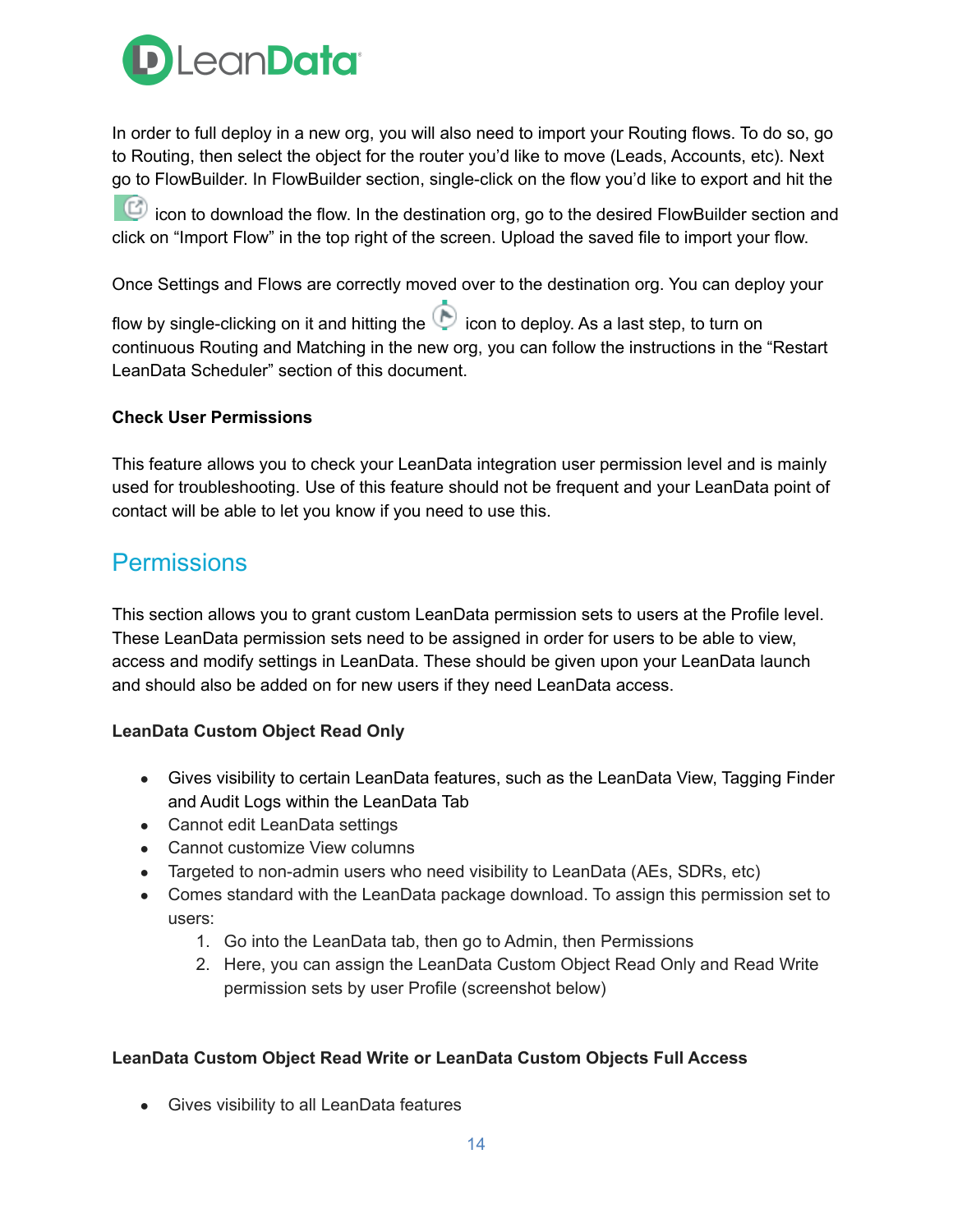

- Allows editing of all LeanData settings, including View columns, routing configuration, Round Robin, etc
- Comes standard with the LeanData package download. To assign this permission set to users:
	- 1. Go into the LeanData tab, then go to Admin, then Permissions
	- 2. Here, you can assign the LeanData Custom Object Read Only and Read Write permission sets by user Profile. Here is a screenshot:

| Lean <b>Data</b> i<br>Professional  |  |                                                                          |                                                                                                                                                                                              |
|-------------------------------------|--|--------------------------------------------------------------------------|----------------------------------------------------------------------------------------------------------------------------------------------------------------------------------------------|
| Home                                |  | <b>Manage Permissions</b>                                                |                                                                                                                                                                                              |
| Matching                            |  | <b>Assign Permission Sets</b>                                            |                                                                                                                                                                                              |
| ⊕<br>Routing                        |  | <b>Clear All Permission Set Assignments</b>                              | <b>Save Permission Set Assignments</b>                                                                                                                                                       |
| <b>ILL</b> Attribution ADDED        |  |                                                                          | Assign the Permission Set "LeanData Custom Objects Read-Write" to the Profiles associated with the page layouts where you've placed the LeanData View. Click "Save Permission Set            |
| $\blacksquare$<br>View              |  | Email customersuccess@leandatainc.com with any questions or to get help. | Assignments when you are done. If you prefer, assign the Permission Set to all Profiles so the LeanData View automatically becomes visible to users once it is placed on additional layouts. |
| <b>D</b> Admin                      |  | <b>Profile Name</b>                                                      | <b>Permission Set</b>                                                                                                                                                                        |
| <b>Settings</b>                     |  | <b>System Administrator</b>                                              | LeanData Custom Objects Read-Write<br>$\checkmark$                                                                                                                                           |
| Permissions<br><b>Routing Usage</b> |  | <b>Solution Manager</b>                                                  | LeanData Custom Object Read Only<br>$\checkmark$                                                                                                                                             |
| $\mathbf{P}$ Help                   |  | <b>Read Only</b>                                                         | LeanData Custom Object Read Only<br>$\checkmark$                                                                                                                                             |
|                                     |  | <b>Custom: Sales Profile</b>                                             | LeanData Custom Object Read Only<br>$\checkmark$                                                                                                                                             |
|                                     |  | <b>Custom: Marketing Profile</b>                                         | LeanData Custom Objects Read-Write<br>$\checkmark$                                                                                                                                           |
|                                     |  | <b>Custom: Support Profile</b>                                           | LeanData Custom Object Read Only<br>$\checkmark$                                                                                                                                             |
|                                     |  | <b>Marketing User</b>                                                    | LeanData Custom Objects Read-Write<br>$\checkmark$                                                                                                                                           |
|                                     |  | <b>Contract Manager</b>                                                  | LeanData Custom Object Read Only<br>$\checkmark$                                                                                                                                             |
|                                     |  | Standard Liser                                                           | LoanData Custom Object Road Only<br>$\sim$                                                                                                                                                   |

### Routing Usage

This section allows you to see how many users you're routing to and pull stats based on timeframe, objects routed, etc.

### <span id="page-14-0"></span>FAQs

#### **Who should be my organization's LeanData Admin?**

This will vary from company to company and depends on your organization's IT rules and procedures. Ideally, the LeanData Admin would be the user or users who are in charge of making decisions about your Matching, Routing, or Attribution settings. In some cases, it could be your SFDC Admin.